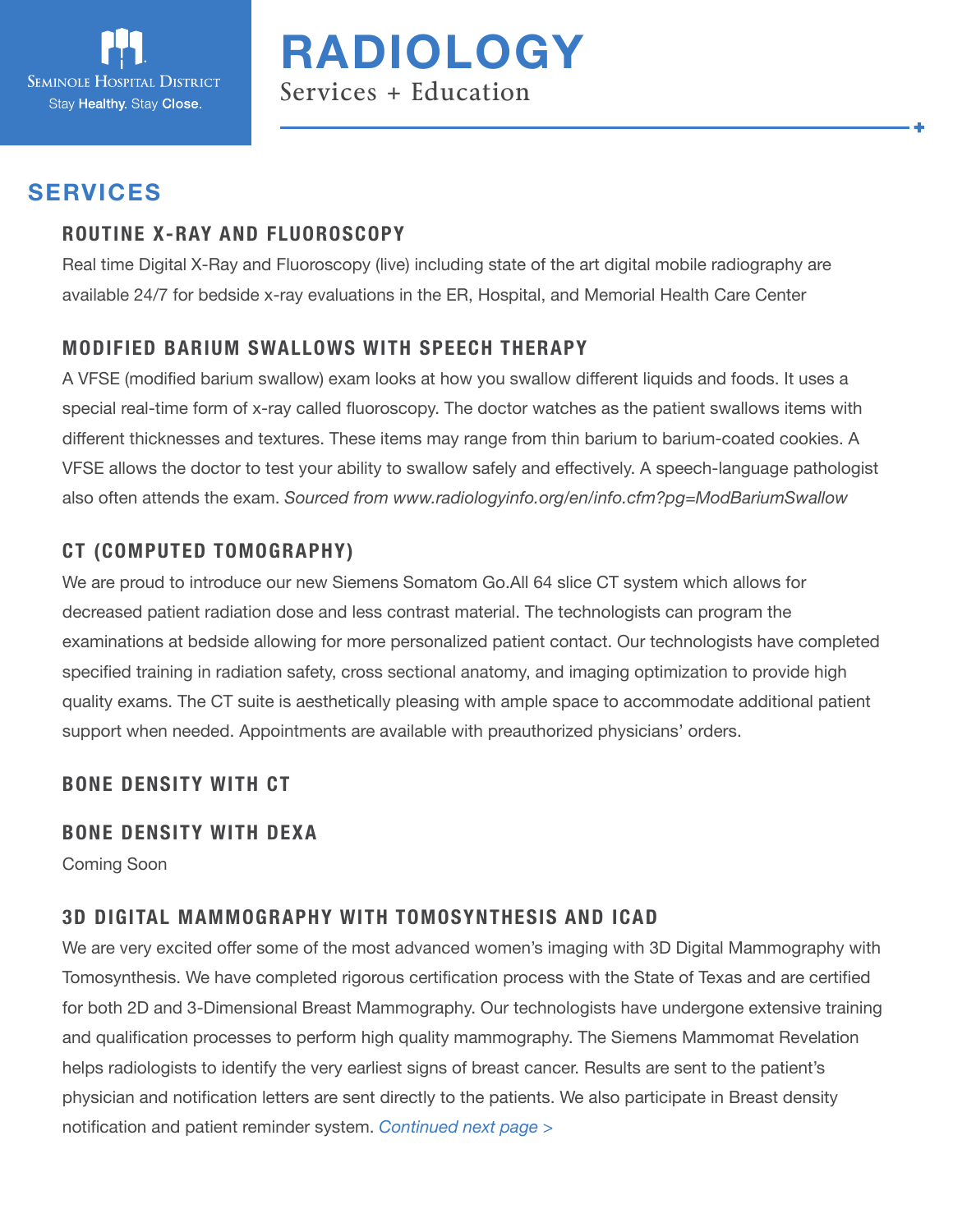

# **RADIOLOGY** Services + Education

# **SERVICES**

The American College of Radiology recommends that women begin yearly screening mammography starting at age 40 (earlier if there is a family history of breast cancer.) Diagnostic Mammography with Breast Ultrasound must be scheduled only on Mondays, Wednesdays and Thursdays from 9-2. Please request your previous mammograms be sent to us 1 week prior to your appointment. Physician's orders are required.

#### **ULTRASOUND**

We offer routine exams of the abdomen, pelvis, thyroid, small parts, gynecology and obstetrics to include 3D. At this time only 1 significant other will be allowed to accompany our expectant Mothers to the exam. Video or photography may be permitted after exam is complete at the discretion of the physician and sonographer.

#### **VASCULAR ULTRASOUNDS**

These ultrasounds are performed in house 3 days a week by our triple registered sonographer. Please allow an hour for these exams.

#### **ADULT ECHOCARDIOGRAMS**

A monthly service. (Temporarily unavailable in house due to COVID-19 restrictions)

#### **MRI (MAGNETIC RESONANCE IMAGING)**

Our spacious MRI suite with oversized windows allows even the most anxious patients to undergo MRI exams with ease. Choose your favorite music genre to enjoy on protective noise canceling headsets while lying in our well-lit and well-ventilated, large bore high field 1.5 Tesla Siemens Aera 24 magnet. Our technologists are dedicated to making your exam as comfortable as possible with many positioning aids and sponges to support you. Technologists will screen you for any metal or medical implants and you will be asked to change into a gown for your safety. Plan on 30 minutes to an hour for these exams. Appointments available Monday- Friday 8am-5pm.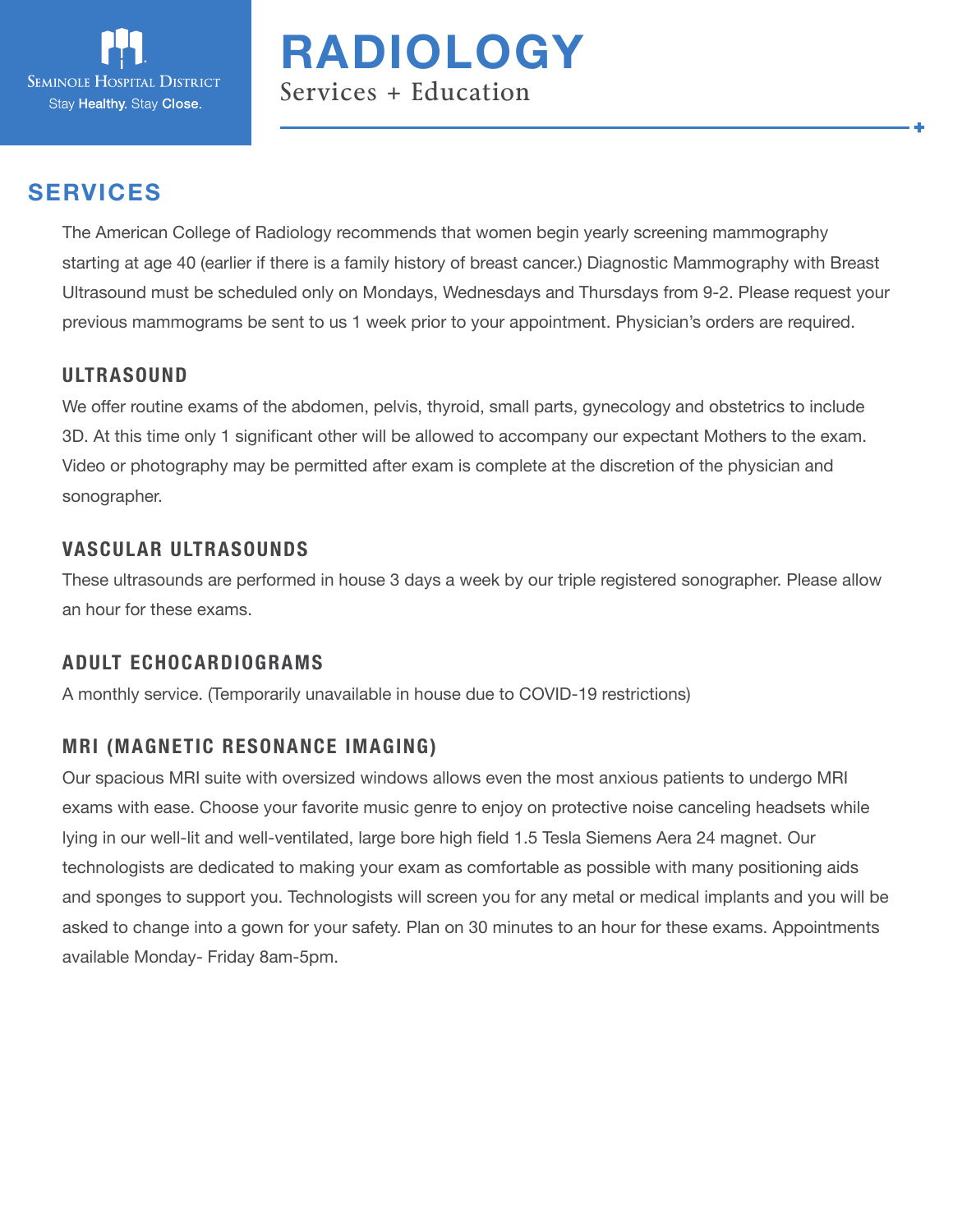



# **EDUCATION**

## **MORE ABOUT X-RAY, RADIOGRAPHY AND FLUOROSCOPY**

https://www.radiologyinfo.org/en/submenu.cfm?pg=xray

## **MORE ABOUT MODIFIED BARIUM SWALLOWS (DYSPHAGIAGRAMS)**

https://www.radiologyinfo.org/en/info.cfm?pg=ModBariumSwallow

## **MORE ABOUT CT (COMPUTED TOMOGRAPHY)**

https://www.radiologyinfo.org/en/submenu.cfm?pg=ctScan

## **MORE ABOUT BONE DENSITY WITH CT**

https://www.qct.com/index.php

#### **MORE ABOUT BONE DENSITY WITH DEXA**

https://www.radiologyinfo.org/en/info.cfm?pg=dexa

#### **MORE ABOUT MAMMOGRAPHY**

https://www.sbi-online.org/endtheconfusion/PatientResources.aspx https://www.radiologyinfo.org/en/info.cfm?pg=mammo

## **MORE ABOUT ULTRASOUND (SONOGRAMS)**

https://www.radiologyinfo.org/en/submenu.cfm?pg=ultrasound

## **MORE ABOUT NUCLEAR MEDICINE**

https://www.radiologyinfo.org/en/submenu.cfm?pg=nuclearMed

# **MORE ABOUT RADIATION THERAPY (ONCOLOGY)**

https://www.radiologyinfo.org/en/submenu.cfm?pg=nuclearMed